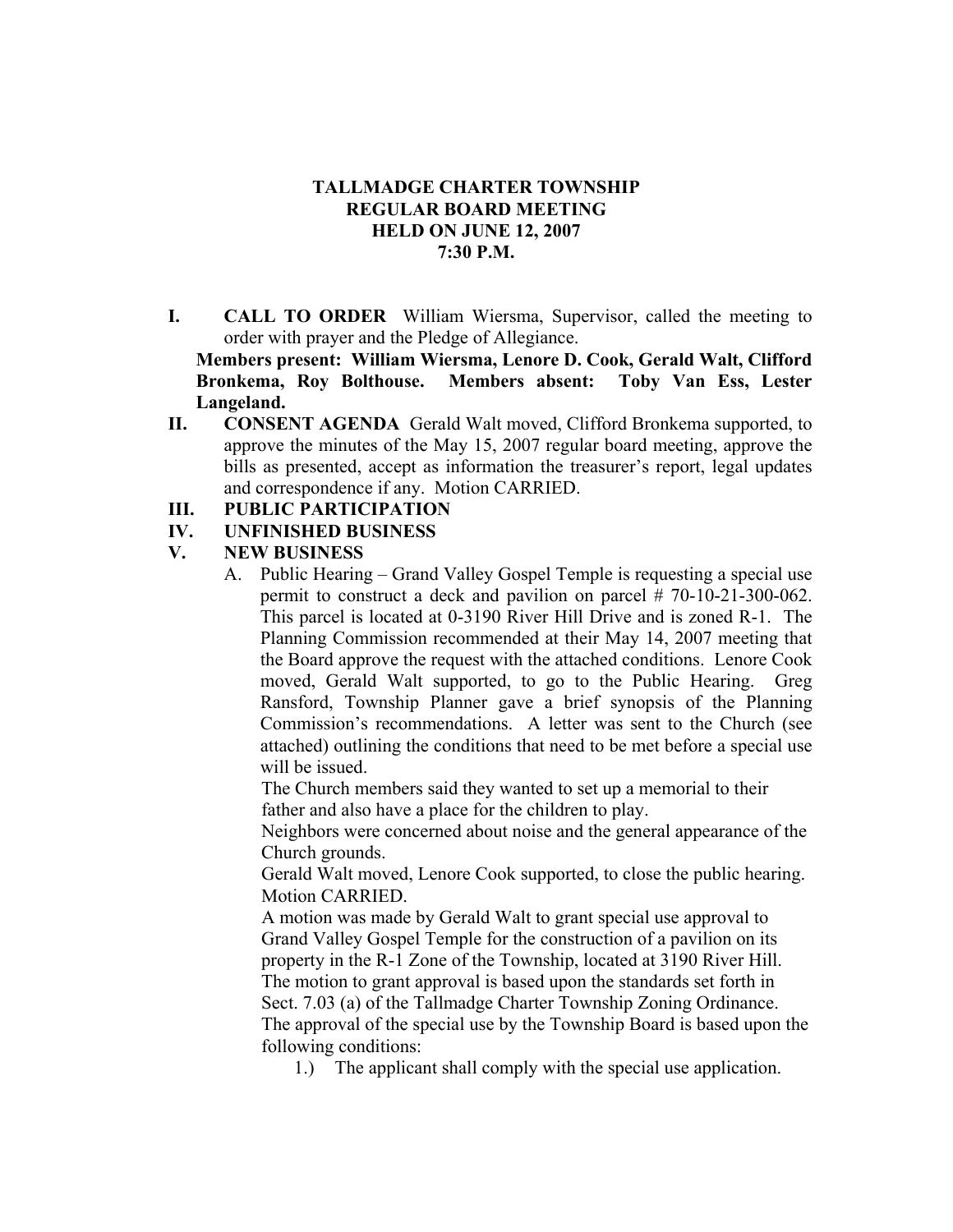- 2.) The applicant shall comply with all Federal, State, County and Township laws and ordinances, specifically including the Zoning Ordinance.
- 3.) The applicant shall comply with the Planning Commission recommendation and conditions of May 14, 2007.
- 4.) The applicant shall not be granted a special use permit by the Township until the Zoning Administrator determines that the property does not include any unlicensed or junk motor vehicles and is in full compliance with all Township ordinances and requirements.

Roy Bolthouse seconded this motion, which passed unanimously with a roll call vote.

- B. Public Hearing Request for a Planned Unit Development for property located on the west side of  $42<sup>nd</sup>$  Avenue, south of Johnson, proposing 33 lots on approximately 43 Acres. The Township at this meeting only looks at the basic concept of the request and its compatibility to the Master Plan. From here the applicant must go to the Planning Commission. Gary Voogt said Van Ess Properties has purchased 43 acres of property currently zoned Rural Preserve master planned Residential (R-1). The developer is proposing 33 home sites larger than required in a R-1 area with a public paved street will work with Road Commission regarding traffic and will work with engineer to keep water runoff on his property. Gerald Walt moved, Clifford Bronkema supported to open meeting to the public. Approximately 50 residents were present. Their concerns were: what type of home will be built, how 33 homes will affect their wells – some of which are only 52 feet deep-, will  $44<sup>th</sup>$  remain private, traffic increase, drainage, and general change to the neighborhood. Roy Bolthouse moved, Clifford Bronkema supported, to close the meeting to the public. Motion CARRIED. A motion was made by Gerald Walt to grant Township Board approval to the preliminary development plan pursuant to Sect 14.06(e) of the Tallmadge Charter Township Zoning Ordinance, and to waive certain regulations pursuant to Section 14.04(f). The motion to grant approval is based upon the standards set forth in Sect 14.03, Sect 14.04 and Sect 14.05 of the Zoning Ordinance. The motion to waive certain regulations is based upon the finding that the overall PUD satisfies the purposes of the PUD District in Sect 14.01 of the Zoning Ordinance. The approval of the PUD plan by the Township Board is bases upon the following conditions:
	- 1.) The applicant shall comply with the rezoning application, except as provided below, including the site plan dated September 12, 2006; the April 26, 2007 project narrative from Moore and Bruggink, Inc; and the PUD application from the applicant.
	- 2.) The applicant shall comply with all Federal, State, County and Township laws and ordinances.